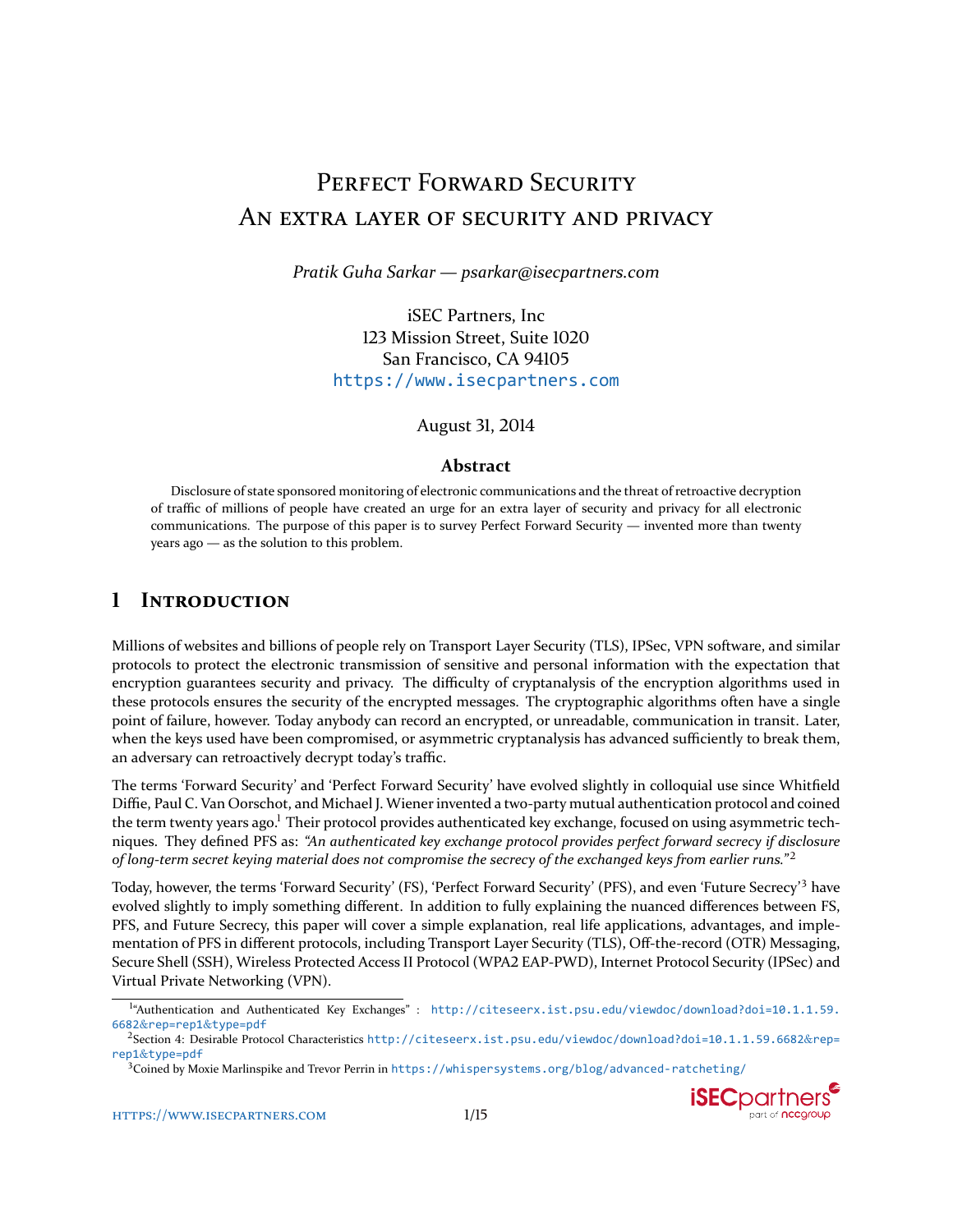**Note:** The terms Perfect Forward Security and Perfect Forward Secrecy are used interchangeably in practice. In this paper, we will only use "Security", but in common literature (including the original paper) you should expect to find "Secrecy" as well. The term "Future Secrecy" is not commonly used, but in this paper we will use the term to denote a specific property we will define shortly.

# **2 WHAT IS (PERFECT) FORWARD SECURITY**

Forward Security is a characteristic of an authenticated key exchange protocol which ensures that the disclosure of a long term identity key (such as a SSL Certificate or a SSH Host Key) does not compromise the confidentiality of the messages encrypted in sessions prior to the compromise. The session keys, or the short term encryption keys, are independent of the long term identity keys — although these session keys are authenticated by the identity keys.

Each protocol operates differently, but in general, a session key is not used in subsequent runs of the protocol, so it is feasible to destroy it after each session. Destroying the key does not disrupt any other communication and once these short term keys are destroyed, it is not possible to decrypt any ciphertext encrypted under these keys. Thus Forward Security provides a layer of defense against the retroactive decryption of sessions in case of compromise of long term identity keys.

## **2.1 PFS vs. FS**

Forward Security has been used as a synonym for Perfect Forward Security but there is a subtle difference between the two. The difference relates specifically to the compromise of a *session* key — not a long term identity key.

In Forward Security, compromise of a session key allows retroactive decryption of prior sessions. Perfect Forward Security has the additional property that compromise of a session key *does not* allow compromise of prior sessions.

## **2.2 FUTURE SESSIONS**

The subtle different of Forward Security vs Perfect Forward Security applies only to the compromise of *session keys*, not long term identity keys. It also applies only to attacking *prior* sessions. The term "Future Secrecy" was coined to describe what happens to *future* sessions if a *session key* is disclosed.

But even with FS, PFS, and Future Secrecy — there is nothing to describe how a protocol behaves to *future sessions* if a *long term identity key* is disclosed. We can summarize these terms with the following table:

| <b>Scenario</b>                                                     | <b>Protocol with Forward</b><br><b>Security</b> | <b>Protocol with Perfect</b><br><b>Forward Security</b> | <b>Protocol with Future</b><br><b>Secrecy</b> |
|---------------------------------------------------------------------|-------------------------------------------------|---------------------------------------------------------|-----------------------------------------------|
| Compromise of Identity Key<br><b>Attacking Prior Sessions</b>       | <b>Secure (By Definition)</b>                   | <b>Secure (By Definition)</b>                           | <b>Depends on Protocol</b>                    |
| Compromise of Identity Key<br><b>Attacking Future Sessions</b>      | <b>Depends on Protocol</b>                      | <b>Depends on Protocol</b>                              | <b>Depends on Protocol</b>                    |
| <b>Compromise of Session Key</b><br><b>Attacking Prior Sessions</b> | <b>Insecure (By Definition)</b>                 | <b>Secure (By Definition)</b>                           | <b>Depends on Protocol</b>                    |
| Compromise of Session Key<br><b>Attacking Future Sessions</b>       | <b>Depends on Protocol</b>                      | <b>Depends on Protocol</b>                              | <b>Secure (By Definition)</b>                 |

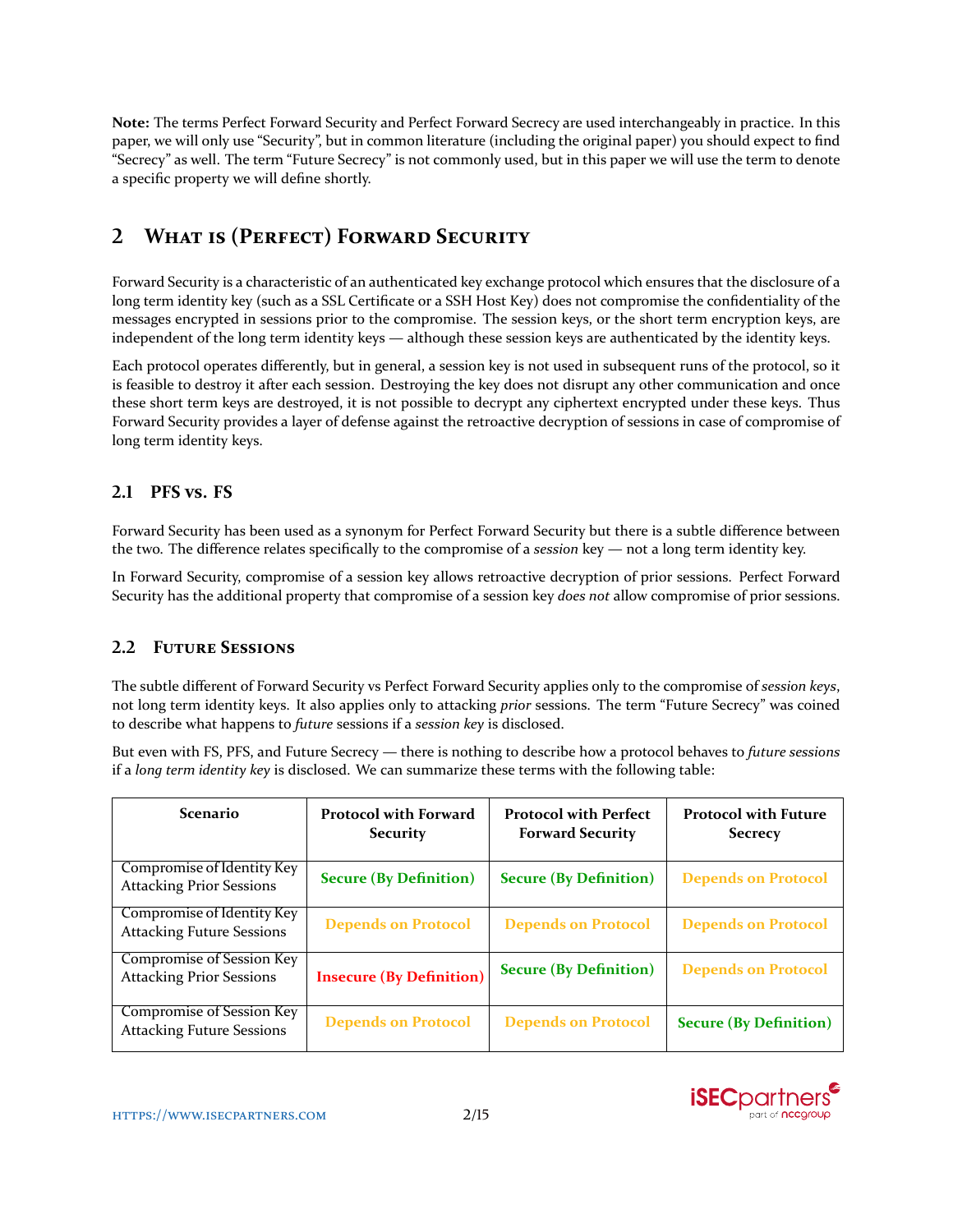## **3** HOW TO ACHIEVE PFS

This section will look into how a generic protocol can achieve Perfect Forward Security and illustrate how one could build protocols that do or don't provide security from some of the attacks outlined above. It will go over the key requirements, message flows, and demonstrate the resistance or vulnerability of the protocol to key compromise. These designs are trivial examples intended to illustrate forward security properties — certain aspects are considered out of scope: for example, no care is given to long-term key authentication, revocation or replay attacks.

Because so many protocols are built on top of the Diffie-Hellman Key Exchange, to arrive at a session key, we will briefly describe this key exchange in both the ordinary and Elliptic Curve variants.

## <span id="page-2-7"></span>**3.1 DIFFIE-HELLMAN KEY EXCHANGE PROTOCOL**

Diffie-Hellman key exchange<sup>4</sup> is an implementation of public-key cryptography, designed to arrive at a shared secret among two parties, over an insecure public medium without sharing anything beforehand. In this algorithm, there are three parameters (also known as DH parameters):

- $\cdot$   $p a$  very large prime number
- g a primitive root<sup>5</sup> modulo p, also known as generator of the multiplicative group of integers<sup>6</sup> modulo p; such that  $q < p$
- $x a$  private key

For each number n, there is a power x of g such that  $n \equiv g^x \mod p$ . This is the public key. Now from the knowledge of x, g and n, each party can calculate the shared secret key s. Both parties keep their x and s as secret, while all the other values  $-$  p, g and n are shared over insecure channel.

Let's consider our very old friends Alice and Bob, who want to communicate securely. The process starts with each of them agreeing on publicly shared p and g. Alice chooses a random integer a as her private key and calculates her public key as  $n_a \equiv g^a \mod p$ . Similarly, Bob chooses b and computes his public key as  $n_b \equiv g^b \mod p$ . Both of them exchange their public keys  $n_a$  and  $n_b$ . Finally, to determine the shared secret key (symmetric key), Alice computes  $s \equiv (n_b)^a \mod p$  and Bob computes  $s \equiv (n_a)^b \mod p$ .

Both Alice and Bob have arrived at the same value, because  $(g^a)^b$  mod p and  $(g^b)^a$  mod p are equal. Once Alice and Bob compute the shared secret they can use it as an encryption key, known only to them, for sending messages across the same open communications channel.

There is no efficient algorithm to solve the discrete logarithm problem, $\lambda$  which would make it easier for adversary to compute x from the knowledge of p, g, and n and to solve the Diffie–Hellman problem.<sup>8</sup> So the security of the protocol is as strong as the difficulty to efficiently solve discrete logarithm problem for very large prime numbers.

## **3.2 ELLIPTIC CURVE CRYPTOGRAPHY**

Elliptical curve cryptography<sup>9</sup> (ECC) is a public key encryption technique based on elliptic curve<sup>10</sup> theory that can be used to create faster, smaller, and more efficient cryptographic keys. ECC generates keys through the properties of the elliptic curve equation, instead of the traditional methods like multiplying two very large prime numbers.



<span id="page-2-0"></span><sup>ʹ</sup><http://www.ietf.org/rfc/rfc2631.txt>

<span id="page-2-1"></span><sup>͵</sup>[http://math.arizona.edu/~savitt/mathcamp/1999/primitive\\_roots.pdf](http://math.arizona.edu/~savitt/mathcamp/1999/primitive_roots.pdf)

<span id="page-2-2"></span><sup>Ͷ</sup>[http://en.wikipedia.org/wiki/Multiplicative\\_group\\_of\\_integers\\_modulo\\_n](http://en.wikipedia.org/wiki/Multiplicative_group_of_integers_modulo_n)

<span id="page-2-3"></span><sup>7</sup>[http://en.wikipedia.org/wiki/Discrete\\_logarithm\\_problem](http://en.wikipedia.org/wiki/Discrete_logarithm_problem)

<span id="page-2-4"></span>[http://en.wikipedia.org/wiki/Diffie-Hellman\\_problem](http://en.wikipedia.org/wiki/Diffie-Hellman_problem)

<span id="page-2-5"></span><http://tools.ietf.org/html/rfc6090>

<span id="page-2-6"></span>ͱͰ[http://en.wikipedia.org/wiki/Elliptic\\_curve](http://en.wikipedia.org/wiki/Elliptic_curve)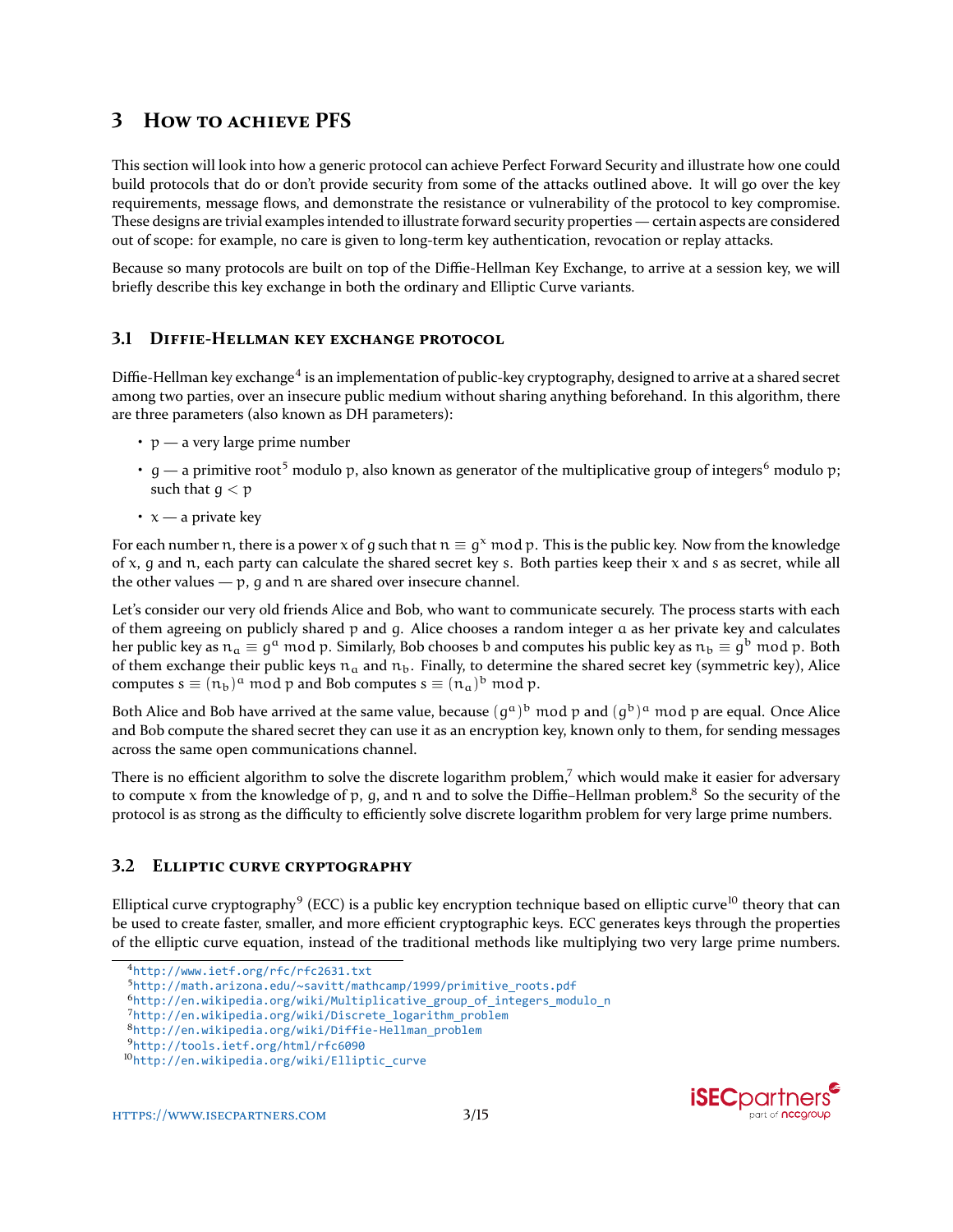ECC is based on properties of a particular type of equation created from the mathematical group<sup>ll</sup> derived from points where the line intersects the axes.

An elliptic curve is a set of points (x,y) on a plane which satisfy an equation of the form  $y^2=x^3+a x+b$  (where a and b are constants), together with an extra point o which is called the point at infinity. For applications to cryptography we consider finite field<sup>12</sup> or Galois field of q elements (where q is a finite set of integers modulo a prime number), which is represented as  $F_q$  or  $GF(q).<sup>B</sup>$ 

Once again, Alice and Bob want to communicate securely using ECC. They agree on a (non-secret) elliptic curve and a (non-secret) fixed curve point  $F_q$ . Alice chooses a secret random integer  $k_q$  which is her secret key, and publishes the curve point P<sub>a</sub> = k<sub>a</sub>  $*F_q$  as her public key. Bob does the same. His secret key is k<sub>b</sub> and curve point is P<sub>b</sub> = k<sub>b</sub>  $*F_q$ . Now to send encrypted messages, Alice can simply compute the shared secret key  $s = k_\alpha * P_b$ . Bob can compute the same number s by calculating  $k_b * P_a$ , since  $k_b * P_a = k_b * (k_a * F_q) = (k_b * k_a) * F_q = k_a * (k_b * F_q) = k_a * P_b$ .

The security of the scheme is based on the assumption that it is difficult to compute k given  $F_q$  and  $k * F_q$ . ECC can provide a higher level of security with a smaller key, hence with lower computing power than other cryptosystems. For elliptic-curve-based protocols, it is assumed that finding the discrete logarithm of a random elliptic curve element with respect to a publicly known base point is infeasible — this is known as the Elliptic Curve Discrete Logarithm problem.

## **3.3** TOY PROTOCOLS

Any secure communication protocol has authentication, confidentiality, and integrity of the message as its properties. The implementation specifics of these properties can vary depending on the requirement of the protocol. Our toy protocols aim to achieve these properties as well.

Authentication ensures that two parties are communicating to the intended recipient over a public channel. One can achieve authentication using Public-Key Infrastructure and Certificate Authorities or by sharing public keys of both the parties beforehand. The protocol designer can achieve confidentiality by using a strong encryption algorithm. The choice of symmetric or asymmetric encryption algorithm depends on the purpose and efficiency of the implementation. Use of a message authentication code (MAC) is one way to validate the integrity of the message.

Now we have the base framework of a secure communication protocol: let's use examples to illustrate the Forward Security and Future Secrecy properties. Alice and Bob want to communicate with each other, and somehow have established trust in each other's long term identity keys.

#### **3.3.1 No Forward Security**

Alice creates a random symmetric key, encrypts it with Bob's public key and then transfers it to Bob. Bob decrypts the symmetric key, and both start using the symmetric key to encrypt communication for the rest of the session. When they close the session and make a new one, it repeats as before with a new key.

If either of their identity keys gets compromised, then all the past communications are compromised, as that key can be used to decrypt all the symmetric keys encrypted under it. Identity key compromise also allows attacks on all future sessions as well.

<span id="page-3-2"></span> $13$ More details of working of ECC and requirement of choosing elliptic curve — <http://www.cryptoman.com/elliptic.htm>



<span id="page-3-0"></span><sup>&</sup>lt;sup>II</sup>A Group is a set of values for which operations (\*) can be performed on any two members of the group to produce a third member while satisfying the group axioms like closure, associativity, identity, and invertibility. More on Group — [https://en.wikipedia.org/wiki/](https://en.wikipedia.org/wiki/Group_(mathematics)) [Group\\_\(mathematics\)](https://en.wikipedia.org/wiki/Group_(mathematics))

<span id="page-3-1"></span> $12$ The requirement for a set of elements to be in a field is to have operations like addition, subtraction, multiplication, and division — these operations always produce a result that is in the field, with the exception of division by zero, which is undefined. More about the Finite field: [https://en.wikipedia.org/wiki/Finite\\_field](https://en.wikipedia.org/wiki/Finite_field)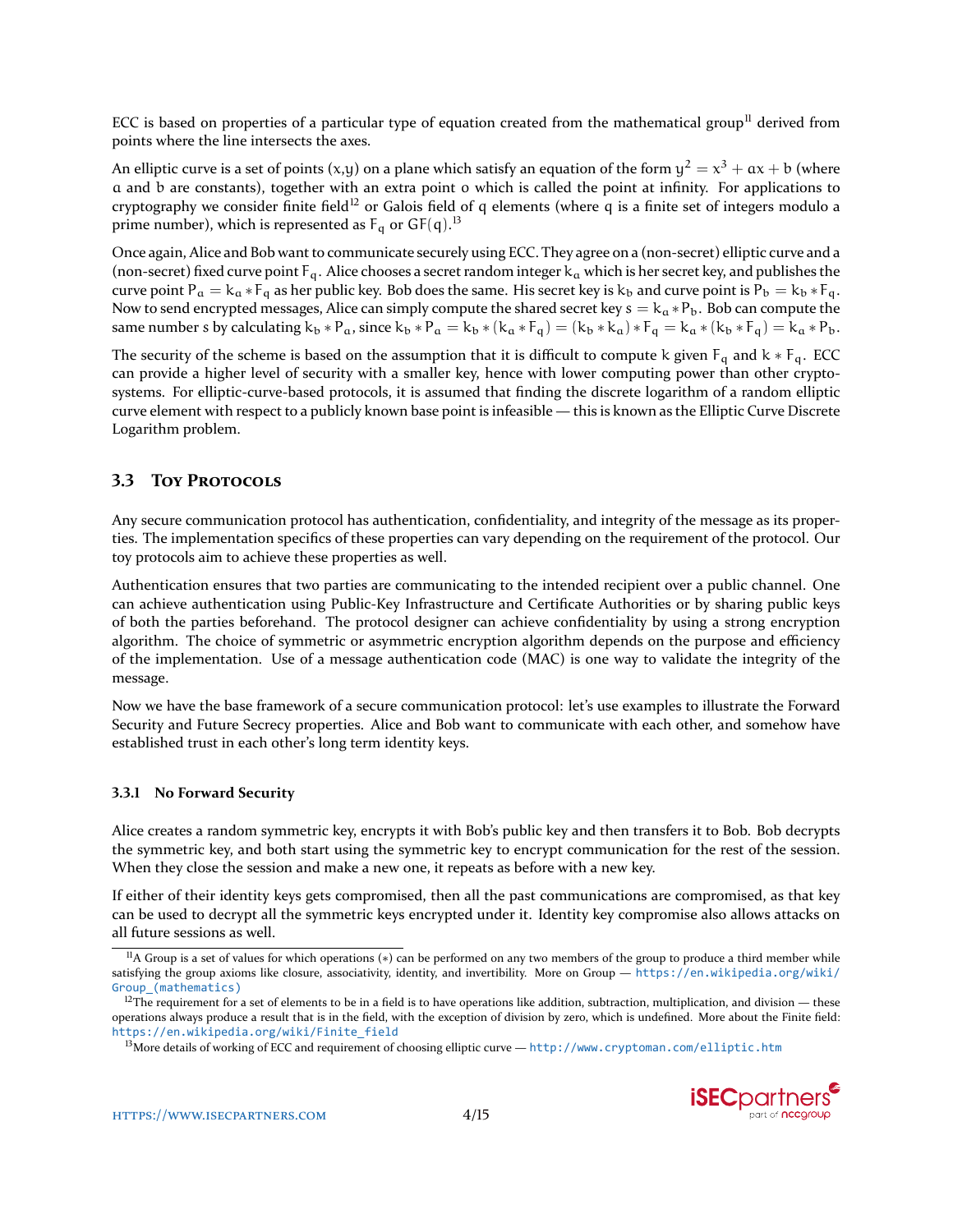Although this trivial protocol is about as simple as you can make it (and at its core, is how non-PFS TLS works) — it does have Future Secrecy, as disclosing any individual session key does not allow you to attack any future (or prior) sessions.

## **3.3.2** Adding Forward Security

Now consider the same example, but this time Alice and Bob modified the protocol to have the property of Forward Security. Alice and Bob use a DH Key Exchange (authenticated by the long term identity keys) to generate a symmetric encryption key for the initial session. They use this session key in this and all future sessions.

This protocol will provide Forward Security. But disclosure of the session key allows attacking prior sessions — so this protocol does not have *Perfect* Forward Security. It also allows compromising all future sessions, so it does not have Future Security either.

Disclosing an identity key does not compromise future sessions, unless the protocol is started from scratch. In that case, the attacker can perform a man in the middle attack on the DH exchange and impersonate one of the parties to the other.

### **3.3.3 Adding Perfect Forward Security**

As we saw, compromising the session key allowed the attacker to decrypt all prior sessions. We'd like to fix this problem. Instead of using the same symmetric key for every connection, Alice and Bob will hash the secret. For the first session, they use an agreed upon Key K, and at the conclusion of the session, they store H(K). On the next session, they use  $H(K)$  as the key, and at its conclusion, they store  $H(H(K))$ .

This proposal provides Perfect Forward Security — if an attacker compromises a session key, they cannot decrypt prior sessions because they cannot invert the hash function. But it does allow an attacker to decrypt future sessions, as they can iterate the hash function also.

As in the prior protocol, disclosing an identity key does not compromise future sessions, unless the protocol is started from scratch. In that case, the attacker can perform a man in the middle attack on the DH exchange and impersonate one of the parties to the other.

### **3.3.4** Achieving Future Secrecy

Let us consider our attacks again:

- 1. Compromise of Identity Key Attacking Prior Sessions
- 2. Compromise of Identity Key Attacking Future Sessions
- 3. Compromise of Session Key Attacking Prior Sessions
- 4. Compromise of Session Key Attacking Future Sessions

So far we have achieved defense against the first and third — let us add the Future *Secrecy* property to achieve security against the last. This protocol is actually noticeably simpler than the last two. Alice and Bob will perform a DH Exchange, authenticated with their long term identity keys. They use this exchange to agree upon a new symmetric key, at every run of the protocol.

That's it (and indeed, this is how TLS with PFS works, roughly). Compromise of an identity key does not allow compromise of prior sessions. Compromise of a session key does not allow compromise of prior or future sessions.

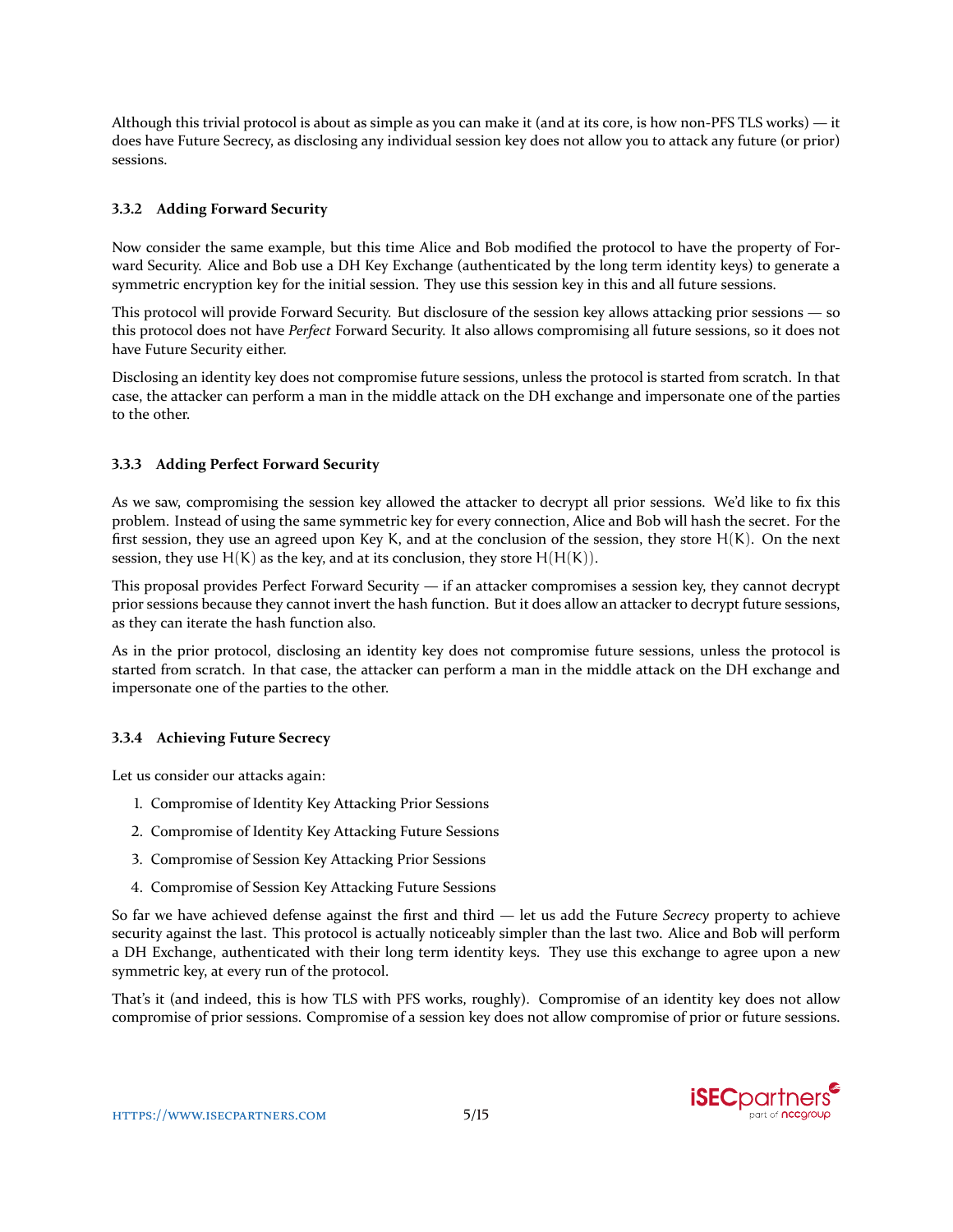And it is possible to extend this protocol even more! By authenticating the DH Key Exchange with both the long term identity key and the *prior session key*, we can ensure an attacker who compromises *only* the identity key cannot attack future protocols — they would need to compromise both the identity key and the most recent session key.

However, keeping some keying material around from the prior session to authenticate the next is complicated. While protocols such as ZRTP<sup>14</sup> are able to, it is much more difficult for TLS, where there are multiple sessions active and open at any time. For more about this concept (often called 'ratcheting'), we recommend Moxie Marlinspike and Trevor Perrin's work.<sup>15</sup>

## **3.4 WHAT CAN GO WRONG**

Even in a well-designed protocol, there are several attacks that can occur and compromise the confidentiality of a connection.

- **Long Term Identity Key Compromise**: As explained, the long term identity key may get compromised, which usually allows an attacker to perform an impersonation attack.
- **Bad Random Number Generator**: Any key generated with a biased or broken random number generator will be significantly weaker than it's advertise bit-length, allowing more efficient brute force attacks to recover the key.
- **Algorithm Strength Mismatch**: In certain circumstances, the PFS algorithm (e.g. the DH handshake) may be weaker than the Identity Keys. This allows an attacker to target the weakest link in the protocol. This is poor practice, and should be avoided, but deployment may pose problems, an example being TLS today does DH in 1024-bit groups, but authenticated with 2048-bit RSA identity keys.
- **Attack Algorithm Advances**: Public-Key cryptography is based on trapdoor functions like factoring or the discrete log problem — improvements in attacking these functions leads to the weakening of any public-key cryptography, PFS algorithms included.

## **4 IMPLEMENTATION OF PFS IN DIFFERENT PROTOCOLS**

In this section, several commonly-used protocols and their use of Forward Security are explained. For each, the paper addresses a brief description and walk-through of the protocol — with focus on the key exchange mechanism with and without Forwards Security. Later, the paper explains the conditions, configurations, and the caveats to achieve Forward Security in these protocols and real life utility of them.

## **4.1 TRANSPORT LAYER SECURITY (TLS) PROTOCOL**

In a typical TLS handshake, authentication is one-way, meaning that only the server is authenticated to the client. In a non-PFS TLS handshake using RSA keys, authenticated key exchange is achieved via the following mechanism:

- 1. The server sends its public key, almost always contained in an x509 certificate.
- 2. The client, upon successfully verifying the certificate, replies with the pre-master secret, encrypted with the server's public key.
- 3. The server decrypts the client's key exchange message and both parties derive a shared session key from the pre-master secret.

<sup>15</sup><https://whispersystems.org/blog/advanced-ratcheting/>





<span id="page-5-1"></span><span id="page-5-0"></span><sup>&</sup>lt;sup>14</sup><http://tools.ietf.org/html/rfc6189>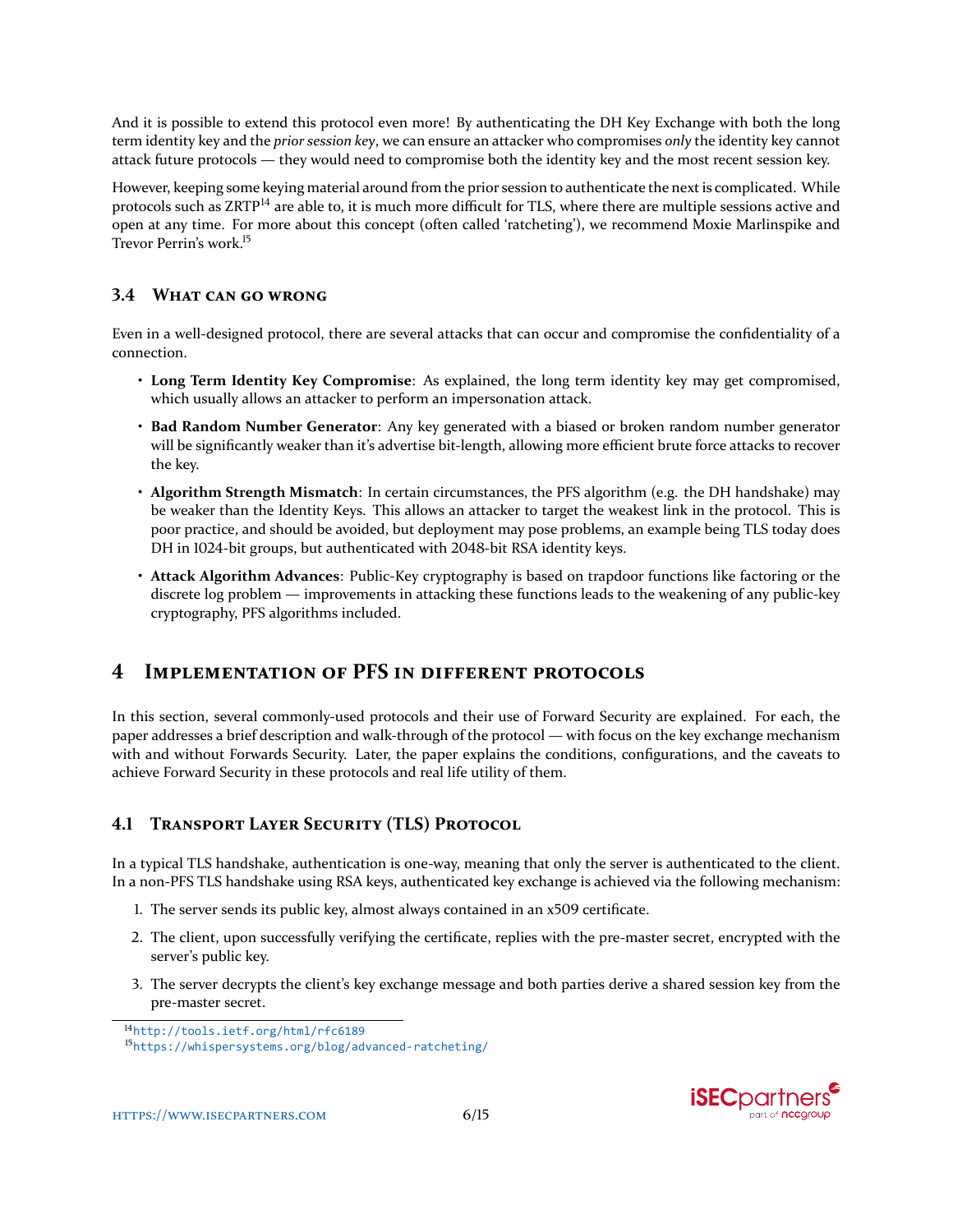ʹ. Both parties start communicating over encrypted channel using the shared session key.

The TLS handshake described above does not have Forward Security. The server's public key is used to encrypt the keying material of the individual session, which can only be decrypted by server's private key. The security of all sessions relies on a single static key (server's private key). If the server's private key is compromised, the security of all sessions established under that key is compromised.

The property of PFS ensures that no long-term key compromise can affect the security of past sessions, which is achieved in TLS via authenticated Diffie-Hellman (DH) key agreement. Contrary to RSA handshakes, in DH handshakes, the server's long-term RSA key only performs authentication: it is only used to sign the server's DH key parameters. In TLS, PFS is often referred to as Ephemeral Diffie-Hellman, and in ciphersuite names is abbreviated DHE. If Ephemeral DH is used, then both parties generate a fresh DH keys for every handshake, and Perfect Forward Security is achieved, as the security of each session depends on a different instance of the DH problem.

In an RSA handshake, the server needs to perform one decryption operation with its private key; however, in an Ephemeral DH handshake, the server needs to perform a signing operation in addition to two exponentiation operations for the DH parameters. While they can be optimized, these operations are still costly. For more efficient DH operations, TLS thus specifies an extension for elliptic curves, which achieve equivalent security with less computational cost. ECC in TLS,<sup>16</sup> includes two types of elliptic curve Diffie-Hellman (ECDH) key exchange — Fixed-key key exchange with ECDH certificates (which lack PFS) and ephemeral ECDH key exchange with a RSA or ECDSA certificate.

In a TLS server, PFS can be configured by enabling the server to honor the TLS cipher suite order and placing the ECDHE and DHE suites at the top of the list. The suites that need to be enabled for PFS are:

• DHE-DSS-AES-<k>-GCM-SHA<h> • DHE-RSA-AES-<k>-GCM-SHA<h> • DHE-DSS-AES-<k>-CBC-SHA<h> • DHE-RSA-AES-<k>-CBC-SHA<h> • DHE-RSA-AES-<k>-CBC-SHA • ECDHE-ECDSA-AES<k>-GCM-SHA<h>-P<c> • ECDHE-ECDSA-AES<k>-CBC-SHA<h>-P<c> • ECDHE-RSA-AES-<k>-CBC-SHA<h>-P<c> • ECDHE-RSA-AES-<k>-CBC-SHA-P<c>

Here possible values of key sizes (k) are 256 and 128; hash digest sizes (h) are 521, 384, and 256; and curve (c) sizes are 384 and 256. In addition, the GCM suites (supported in TLS 1.2, but not widely implemented) can be placed higher up in the hierarchy as they provide better security than Cipher Block Chaining (CBC) mode.

### **4.1.1 Implementation of PFS in Apache - Linux**

PFS requires Apache 2.2.\* or higher. Here is one example configuration for mod ssl that will work to enable PFS for the current stable branch Apache 2.4.\*:

```
SSLProtocol +TLSv1 +TLSv1.1 +TLSv1.2
SSLHonorCipherOrder On
SSLCipherSuite ECDHE-RSA-AES256-GCM-SHA384:ECDHE-RSA-AES256-SHA384:ECDHE-RSA-AES128-GCM-SHA256:
    ECDHE-RSA-AES128-SHA256:ECDHE-RSA-RC4-SHA:ECDHE-RSA-AES256-SHA:DHE-RSA-AES256-GCM-SHA384:DHE-
    RSA-AES256-SHA256:DHE-RSA-AES128-GCM-SHA256:DHE-RSA-AES128-SHA256:DHE-RSA-AES256-SHA:DHE-RSA-
    AES128-SHA:RC4-SHA:AES256-GCM-SHA384:AES256-SHA256:CAMELLIA256-SHA:ECDHE-RSA-AES128-SHA:
    AES128-GCM-SHA256:AES128-SHA256:AES128-SHA:CAMELLIA128-SHA
```
Listing 1: Configuration of mod ssl to enable PFS



<span id="page-6-0"></span><sup>&</sup>lt;sup>16</sup><http://tools.ietf.org/html/rfc4492>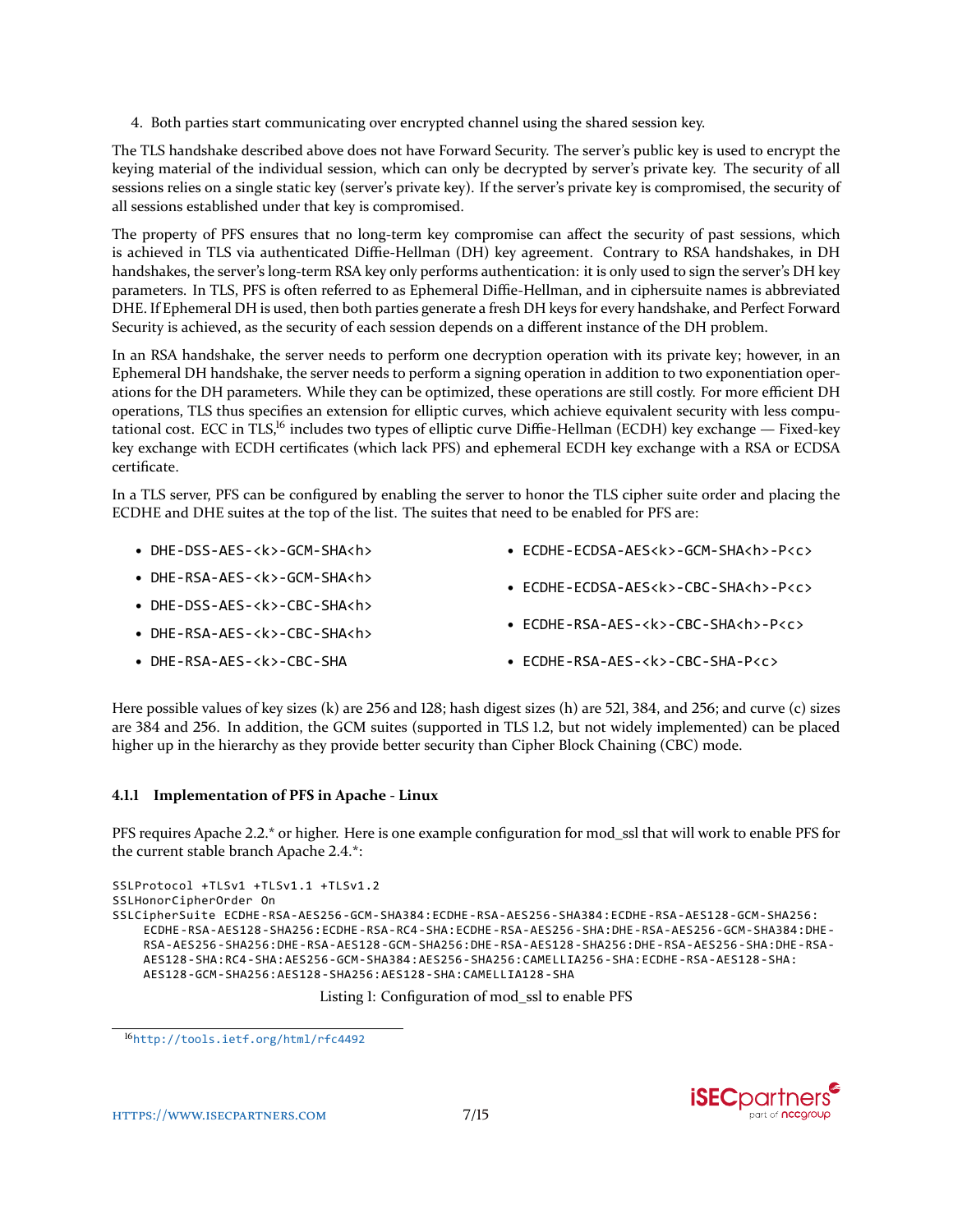#### **4.1.2** Implementation of PFS in nginx

To implement PFS in nginx, add the following ciphers suites in the configuration file.

```
ssl protocols TLSv1 TLSv1.1 TLSv1.2;
ssl prefer server ciphers on;
ssl_ciphers "EECDH+ECDSA+AESGCM EECDH+aRSA+AESGCM EECDH+ECDSA+SHA384 EECDH+ECDSA+SHA256 EECDH+
    aRSA+SHA384 EECDH+aRSA+SHA256 EECDH+aRSA+RC4 EECDH EDH+aRSA RC4 !aNULL !eNULL !LOW !3DES !MD5
     !EXP !PSK !SRP !DSS";
```
Listing 2: Configuration of nginx to enable PFS

#### **4.1.3** What can go wrong

The client announces the list of ciphersuites and elliptic curves it supports in ClientHello message of TLS handshake. If the server chooses an ECDH or ECDHE ciphersuite, the server also chooses a curve that both the server and the client support. But if the server chooses a DH or DHE ciphersuite, the server can choose an arbitrary DH group. Some servers choose DH groups as small as 256 bits. Smaller DH groups mean that the connection can be broken open with relatively little effort. So, the implementation of PFS can be botched by using under-sized DH groups. Ideally the DH group would match or exceed the RSA key size (preferable > 1024 bits).

Moreover, there is no possible way for server to determine the security requirements of the client. If the client does not consider the group selected strong enough, the client terminates the connection. For ECC, TLS extensions allow a client to negotiate the use of specific curves and point formats. If Gillmore's proposal<sup>17</sup> is adopted, TLS will also support DH field negotiation.

Another way PFS can be botched is by improper session management at the server side. Session resumption<sup>18</sup> in TLS is performed by either session ID<sup>19</sup> or by session tickets. To optimize the performance, if the server store the session keys on the server side long after the session has been terminated, those session keys can be used later to decrypt the encrypted messages.

TLS' implementation is Perfectly Forward Secure (protecting prior sessions from session key compromise) and Forward Secret (protecting future sessions from session key compromise); however, disclosure of a long term identity key does allow the attacker to impersonate the server and compromise future sessions.

#### **4.1.4** Real life application

TLS is the backbone in providing secure communication over Internet. The most common use is for securing web browser sessions, but it has widespread application to other tasks, such as securing email servers or any kind of client-server transaction. TLS can also be used to tunnel an entire network stack to create a VPN, and to authenticate and encrypt the Session Initiation Protocol (SIP) often used in VoIP (Voice over IP).

### **4.2 OFF-THE-RECORD (OTR) MESSAGING**

Off-the-Record (OTR) Messaging is a cryptographic protocol that allows two parties to have private conversations over instant messaging using a combination of the AES symmetric-key algorithm, the Diffie–Hellman key exchange, and the SHA-1 hash function providing:

• **Confidentiality**: No one else can read others' instant messages.



<span id="page-7-0"></span><sup>17</sup><http://tools.ietf.org/html/draft-ietf-tls-negotiated-dl-dhe>

<span id="page-7-1"></span>ͱ<http://tools.ietf.org/html/rfc5077>

<span id="page-7-2"></span>ͱ[https://en.wikipedia.org/wiki/Session\\_ID](https://en.wikipedia.org/wiki/Session_ID)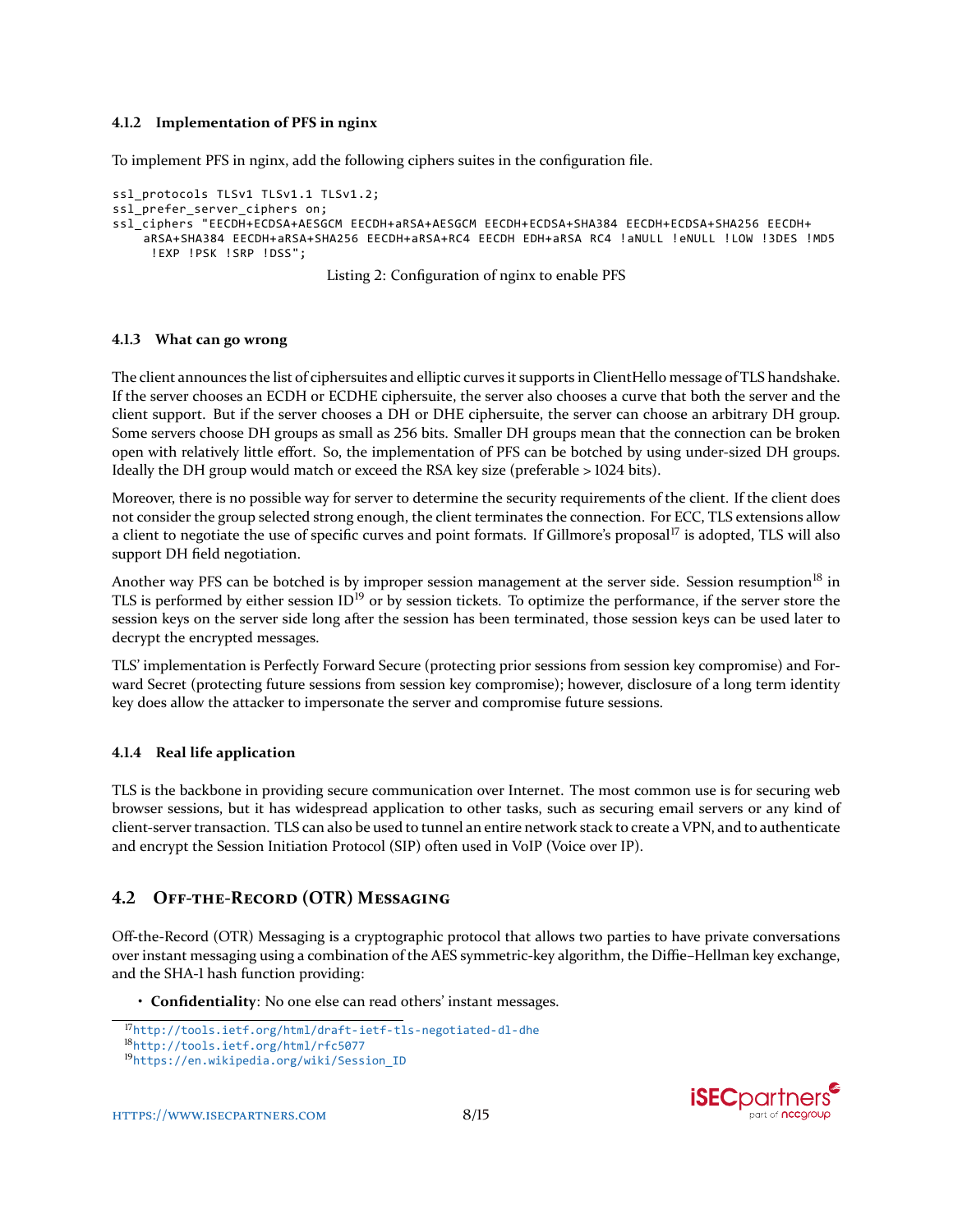- **Authentication**: Users are assured the correspondent is who they think it is.
- **Deniability**: The Message Authentication Code (MAC) keys that have already been used and will not be used again are included in the subsequent outgoing messages. The idea is that since these keys are in the clear, any one could have created or used these keys (including your chat partner) and therefore forged a message. However, during a conversation, it assures that the messages are authentic and unmodified.
- **Perfect Forward Security**: Each instant message is encrypted using a different encryption key which is discarded after use. Compromising a single encryption key does not impact on the confidentiality of other messages sent or those to be sent in the future. In addition, each message is authenticated using a different MAC key.

The OTR protocol consists of two phases:

- 1. An authenticated key-exchange is performed obtaining a shared session key.
- 2. A continuous refresh of the session key (re-key) during the exchange of instant messages<sup>20</sup> (often called a "ratchet").

In the OTR messaging protocol, one user signals the other about their willingness to use OTR to communicate, either by using an OTR Query Message or using a whitespace-tagged plaintext message. Once the other user accepts the request, communication begins over OTR messaging protocol.

Alice picks her own DH encryption key  $k_A$  and a serial number  $k_id_A$ . Bob does the same and generates DH encryption key  $k_B$  and serial number  $k_id_B$ . Both Alice and Bob share the public component of their DH keys over the wire. Both of them sign the components for authenticity with their long term identity key.

Alice picks the most recent of Bob's DH encryption keys  $k_B$  and serial number  $k_id_B$ . Alice then uses Diffie-Hellman to compute a shared secret from the two keys  $k_A$  and  $k_B$ , and generates the AES key  $e_k$ , and the MAC key  $m_k$ . She picks a value of the counter, ctr, so that the triple  $(k_A, k_B, \text{ctr})$  is never the same for more than one data message that Alice sends to Bob. She computes  $T_A$  = (k\_id<sub>A</sub>, k\_id<sub>B</sub>, key<sub>B(j)</sub>, ctr, AES — CTR<sub>ek,ctr</sub>(msg)) and sends Bob  $T_A$ , MAC $_{\sf m_k}$ ( $T_A$ ), old $\sf m_k$ . If the above key is Alice's most recent key, she generates a new DH key (ke ${\sf y}_{\sf A(i)}$ ), to get the serial number  $k_id_A + 1$ . Alice maintains the old MAC keys that were used in previous messages, in a list, old $m_k$ .

Bob uses Diffie-Hellman to compute a shared secret from the two keys  $k \,A$  and k  $B$ , and generates the receiving AES key,  $e_k$ , and the receiving MAC key,  $m_k$ . These will be the same as the keys Alice generated above. Bob then uses  $\mathfrak{m}_\mathsf{k}$  to verify  $\mathsf{MAC}_{\mathfrak{m}_\mathsf{k}}(\mathsf{T}_\mathsf{A})$  and  $e_\mathsf{k}$ , and  $\mathsf{ctr}$  to decrypt  $\mathsf{AES-CTR}_{e\mathsf{k},\mathsf{ctr}}(\mathsf{msg}).$ 

All the instant messages are encrypted with a new symmetric key. Both the parties perform these key exchanges with every instant message. For every successive message, both parties create new keys, discard old keys and increment the serial number. There is no "official" protocol implementation of OTR for multi-party messaging; OTR provides Forward Security to only two parties messaging currently.

### **4.2.1** What can go wrong

OTR was designed with Perfect Forward Security in mind. Furthermore, the ratcheting of Diffie-Hellman keys goes even further than PFS - because nearly every individual message is encrypted with a different key, one would have to compromise a significant amount of session state to reach any more than a single message in a session. However, after a session is ended, disclosure of a long term identity key does allow an attacker to impersonate the victim and compromise future sessions.

The OTR protocol performs a DH key exchange per message and such exchange is authenticated with the previous key. The goal is to obtain a fine-grain PFS mechanism in which learning the encryption key at one point will not allow the adversary to learn even a single past message. However, if the adversary learns the current ephemeral key,

<span id="page-8-0"></span><sup>&</sup>lt;sup>20</sup>More on the working of these two phases — <http://www.cypherpunks.ca/otr/Protocol-v3-4.0.0.html>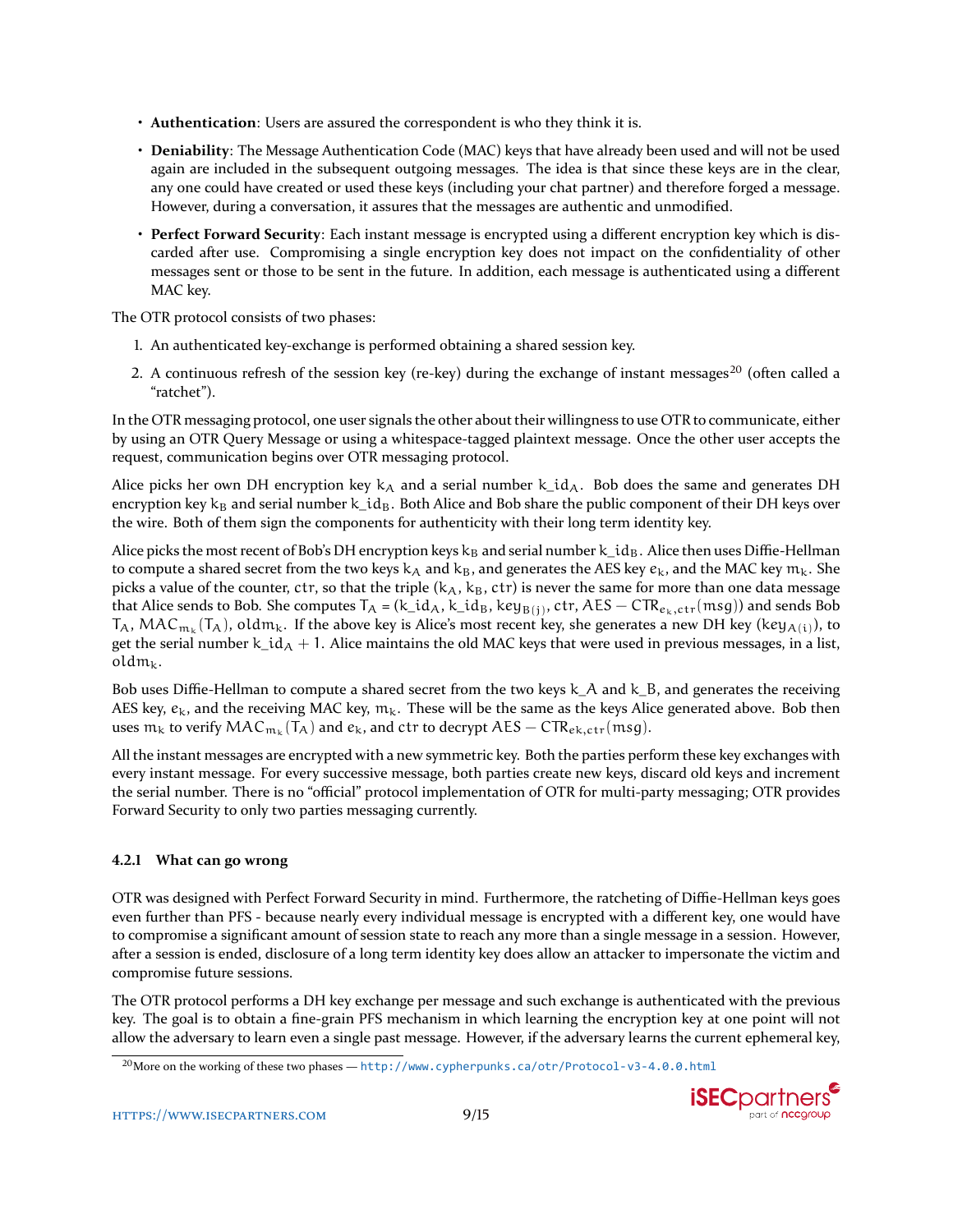future messages may be completely compromised. Indeed even if the new encryption key is not computable from the old one (being the result of a fresh DH exchange), the adversary can impersonate the parties because the old key is used for authentication. In particular the attacker can hijack the session and learn/modify all future messages.

OTR uses opportunistic authentication, where users are expected to authenticate fingerprints out of band or using a Socialist's Millionaire's Protocol. If this authentication is performed, it is secure, but it is often omitted.

### **4.2.2** Real life application

Many chat applications use the OTR protocol to encrypt instant messages and provide Forward Security. Chat clients like TextSecure,<sup>21</sup> Pidgin,<sup>22</sup> Jabber,<sup>23</sup> Adium,<sup>24</sup> Jitsi<sup>25</sup> uses OTR or variants of OTR for XMPP and SMS transport protocols.

## **4.3 SECURE SHELL (SSH) PROTOCOL**

The Secure Shell (SSH) Protocol is a protocol for secure remote login and other secure network services over an insecure network. SSH is organized as three protocols that typically run on top of TCP:

- **Transport Layer Protocol:** Provides server authentication, data confidentiality, and data integrity with Forward Security; the transport layer may optionally provide compression.
- **User Authentication Protocol:** Authenticates the user to the server.
- **Connection Protocol:** Multiplexes multiple logical communication channels over a single underlying SSH connection.

Our point of interest will be in the Transport Layer Protocol, where the key exchange happens based on the server possessing a public-private key pair. As discussed earlier, the solution to have PFS is to use ephemeral key exchange; instead of always encrypting messages using the same static key, peers in a message exchange negotiate secrets through an ephemeral key exchange.

• **SSH** vl:

After the initial TCP connection is set up, the server sends the client two keys: a host key and a server key. The host key is a persistent asymmetric key used for server identification whereas the server key is a temporary asymmetric key. The client doubly encrypts the session key to the server key and host key. The server key is discarded periodically, by default every hour.

The server key could be discarded after every session, but the duration is decided on the requirement. The user can set the lifetime and size of ephemeral version 1 server key by setting the option *KeyRegenerationInterval* (specifies how long in seconds the server should wait before automatically regenerating its key) and *ServerKeyBits* (specifies how many bits to use in the server key) appropriately in *sshd\_config* file. This server key provides PFS in SSH vl. Once the server destroys the server key, it is not possible to recover the session key.

• **SSH** v2:

After establishing the TCP connection, both systems agree on a session key via the *SSH\_MSG \_KEXINIT* message, using DH key exchange.<sup>26</sup> SSH v2 uses the long-term host key only to authenticate the server during DH or ECDH key exchanges; it does not encrypt any data using it.

<span id="page-9-1"></span><sup>22</sup><http://pidgin.im/>



<span id="page-9-0"></span><sup>&</sup>lt;sup>21</sup>[https://play.google.com/store/apps/details?id=org.thoughtcrime.securesms](https://play.google.com/store/apps/details?id=org.thoughtcrime.securesms&hl=en)&hl=en

<span id="page-9-2"></span><sup>23</sup><http://www.jabber.org/>

<span id="page-9-3"></span> $24$ <https://www.adium.im/>

<span id="page-9-4"></span><sup>&</sup>lt;sup>25</sup><https://jitsi.org/>

<span id="page-9-5"></span><sup>&</sup>lt;sup>26</sup><http://tools.ietf.org/html/rfc4253#section-8>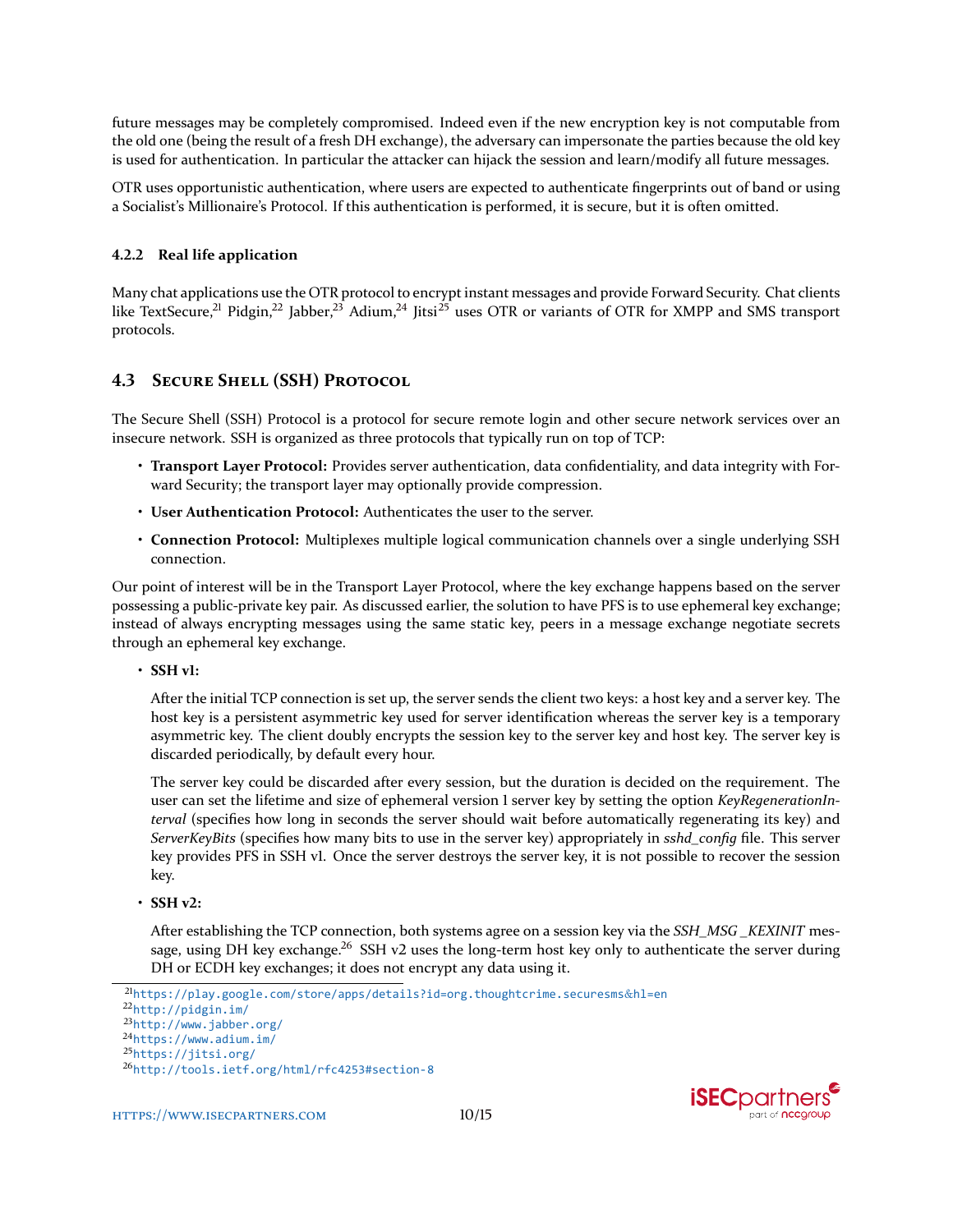In SSH v2, DH is used to set up the session keys. DH inherently provides PFS without need of a second server key as was required in SSH v1. SSH v2 destroys the information that would compromise the session key immediately after closing the session, instead of sometime later. SSH v2 also supports use of elliptic curve algorithm defined in RFC-5656.<sup>27</sup> The key exchange between the server starts with the *SSH\_MSG\_KEX\_ECDH\_INIT* message after the initial TCP connection.

A user can configure the DH exchange methods in *sshd\_config* as:

```
KexAlgorithms ecdh-sha2-nistp256, ecdh-sha2-nistp384, ecdh-sha2-nistp521,
diffie-hellman-group-exchange-sha256,diffie-hellman-group14-sha1,
diffie-hellman-group-exchange-sha1, diffie-hellman-group1-sha1
```
Listing 3: Snippet of sshd\_config listing the DH Key Exchange algorithm

The "diffie-hellman-<group\_value>-exchange-<hash\_value>" specifies Diffie-Hellman Group and Key Exchange with HASH. According to RFC-4419<sup>28</sup> the acceptable groups with minimum and maximum values of a modulus length of k bits are 1024 and 8192 respectively.

SSH sessions resulting from a key exchange using the Diffie-Hellman methods (including "diffie-hellman-grouplshal" and "diffie-hellman-groupl4-shal") are secure even if private keying/authentication material is later revealed, but as with all PFS protocols, not if the session keys are revealed.

### **4.3.1** What can go wrong

SSH v1 achieves Perfect Forward Security by rotating the server key regularly. If the private components of both the server and host key were compromised, then all the sessions established between the host and the client during the lifetime of the server key are also compromised. This compromise does not affect the sessions created before the lifetime of compromised server key. Disclosure of the host key allows server impersonation for future sessions.

SSH v2 achieves Perfect Forward Security by using a DH key exchange as the default key exchange mechanism. If a session key is compromised, it will not allow the adversary to learn about any previous or future sessions. But disclosure of a long term host key still allows the attacker to impersonate the server and compromise future sessions.

Generally speaking, SSH makes it difficult to have PFS go wrong. If the DH private parameters for the client or server are revealed, then the session key is revealed, but these items are thrown away periodically in SSH v1 and right after the key exchange completes in SSH v2. It is possible to alter a server to prefer a weaker group (e.g. the 1024-bit diffie-hellman-groupl-shal) before a stronger group (e.g. the 2048-bit diffie-hellman-groupl4-shal) but this would require overriding a default.

### **4.3.2** Real life application

Secure Shell (SSH) is used for secure data communication, remote command-line login, remote command execution, and other secure network services between two networked computers. It is extensively used as a replacement for Telnet and other insecure remote shell protocols.

## **4.4 WIRELESS CONNECTIONS (WPA2 EAP-PWD)**

Extensible Authentication Protocol (EAP) is an authentication framework frequently used in wireless networks and Point-to-Point connections. We will mainly concentrate on the EAP-PWD<sup>29</sup> protocol implemented for WPA2 protocol for authentication and authorization in wireless networks. EAP-PWD uses a shared password for authentication



<span id="page-10-0"></span><sup>&</sup>lt;sup>27</sup><http://tools.ietf.org/html/rfc5656>

<span id="page-10-1"></span><sup>28</sup><http://tools.ietf.org/html/rfc4419>

<span id="page-10-2"></span>Ͳ<https://tools.ietf.org/html/rfc5931>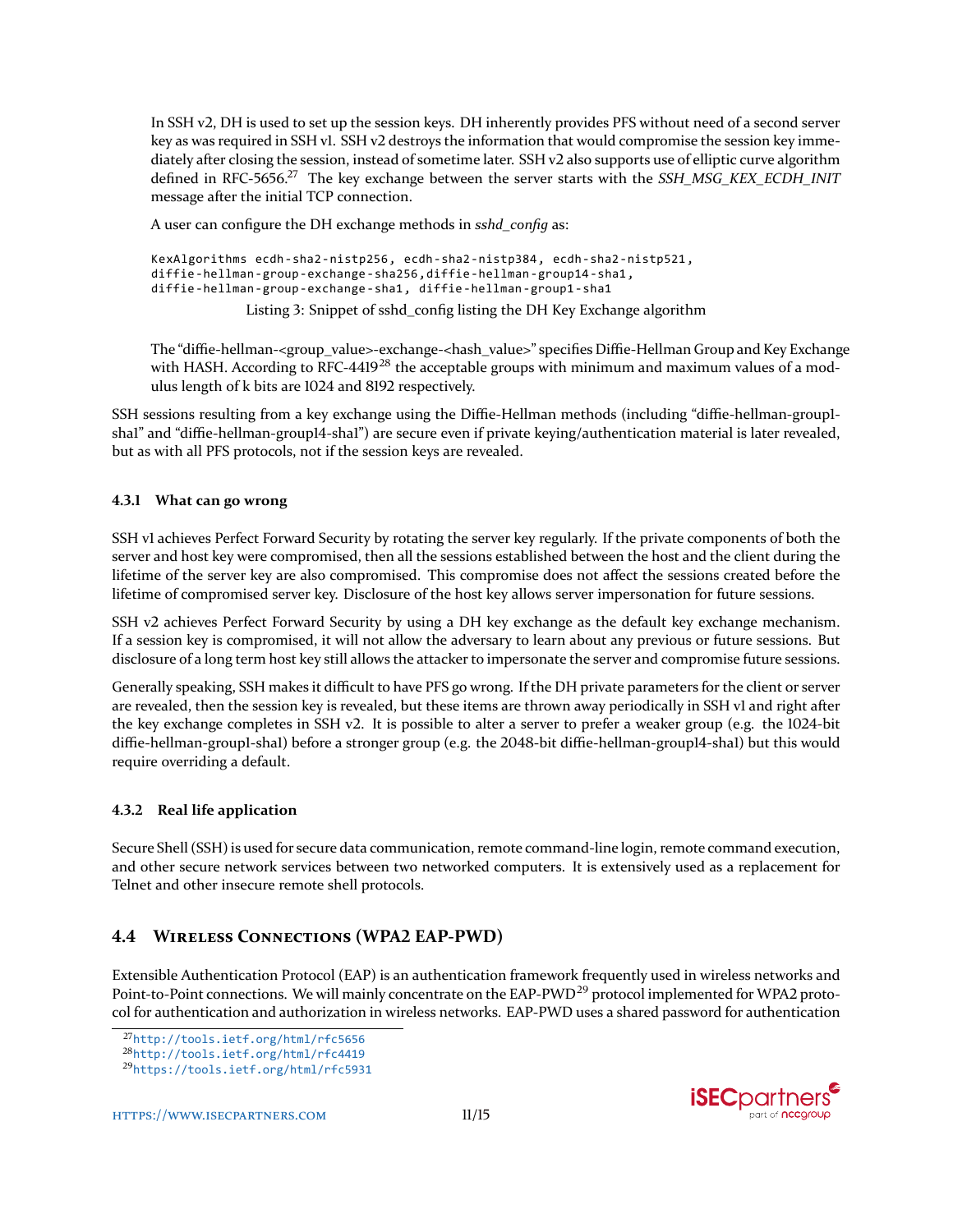between a peer and an authenticator. The underlying key exchange is resistant to active (including dictionary attacks) and passive attacks. It is easy to configure as this does not use certificates for authentication, and can resists active attacks even in case of low entropy passwords.

EAP-PWD is a four step process:

- ͱ. Identity exchange: The peer and server use the Identity exchange to discover each other's identities and to agree upon a ciphersuite to use in the subsequent exchanges.
- 2. Commit exchange: The peer and server exchange information to generate a shared key.
- 3. Confirm exchange: The peer and server prove "liveness" and knowledge of the password by generating and verifying verification data.
- ʹ. Shared secret generation: The shared secret is generated from the information exchanged in previous messages between peer and server for a particular session.

During Commit exchange, the peer and server use each other's identities and the agreed upon ciphersuite to fix an element in the negotiated group (either an integer DH group or an ECC group) called the Password Element (PWE). The server then chooses two random numbers s\_rand and s\_mask (private components) to calculate Scalar\_S and Element S (public components), and send them to the peer. Similarly, the peer chooses two random numbers p\_rand and p\_mask (private components) to calculate Scalar\_P and Element\_P (public components), and send them to the server. In Confirm exchange, the server calculates ks, Confirm\_S and peer calculates kp, Confirm\_P from previously exchanged information. Confirm\_S and Confirm\_P are calculated as:

 $Contin\_ < i > = H(k < i > |Element\_S|Scalar\_S|Element\_P|Scalar\_P|Ciphersuite)$ 

where value of  $\langle i \rangle$  is either P or S, and H is the random function specified in the ciphersuite. Both the peer and the server exchange these values during confirm exchange stage of the protocol.<sup>30</sup>

In the final step, the EAP Server computes the shared secret Master Key(MK) as:  $MK = H(ks|Confirm_P|Confirm_S)$ and the EAP Peer computes the shared secret as:  $MK = H(kp|Confirm_P|Confirm_S)$ . Master Session Key (MSK) or Extended Master Session Key (EMSK) are derived as KDF(MK, Session-ID, 1024), where KDF is the Key Derivation Function<sup>31</sup> and Session-ID = Type-Code | H(Ciphersuite|Scalar\_P|Scalar\_S).

The MSK and EMSK are extracted from MK, which is derived from doing group operations with s\_rand, p\_rand, and the PWE. The peer and server choose random values with each run of the protocol. So even if an attacker is able to learn the password, the attacker will not know the random values used by either the peer or server from an earlier run and will therefore be unable to determine MK, or the MSK or EMSK. Hence the protocol provides Perfect Forward Security.

There are n possible distinct pairs of numbers that will produce Scalar\_P and Scalar\_S, where n is the order of the chosen group. The difficulty of finding the value of MK without the knowledge of s\_rand and p\_rand lies in the fact that for a large n, it is computationally infeasible to guess these random numbers.

### **4.4.1** What can go wrong

EAP-PWD provides Perfect Forward Security by generating the random numbers rand and mask per session, so no future or previous sessions can be compromised if either the private components or the session key/Forward Secret (MK) are compromised. However, if the long term identity key is compromised, the peer can be tricked into authenticating to an adversary instead of the actual authentication server. All the sessions hence forward will be compromised as long as the adversary can maintain their position as the authentication server, which is limited by the characteristics of rogue access point attacks.

<span id="page-11-1"></span> $31$ <http://tools.ietf.org/html/rfc5931#section-2.5>





<span id="page-11-0"></span><sup>&</sup>lt;sup>30</sup> Details of calculation of Element\_S, Scalar\_S, Element\_P, Scalar\_P, ks, and kp are present in Section 2.8.4 - Message Construction <http://tools.ietf.org/html/rfc5931#section-2.8.4>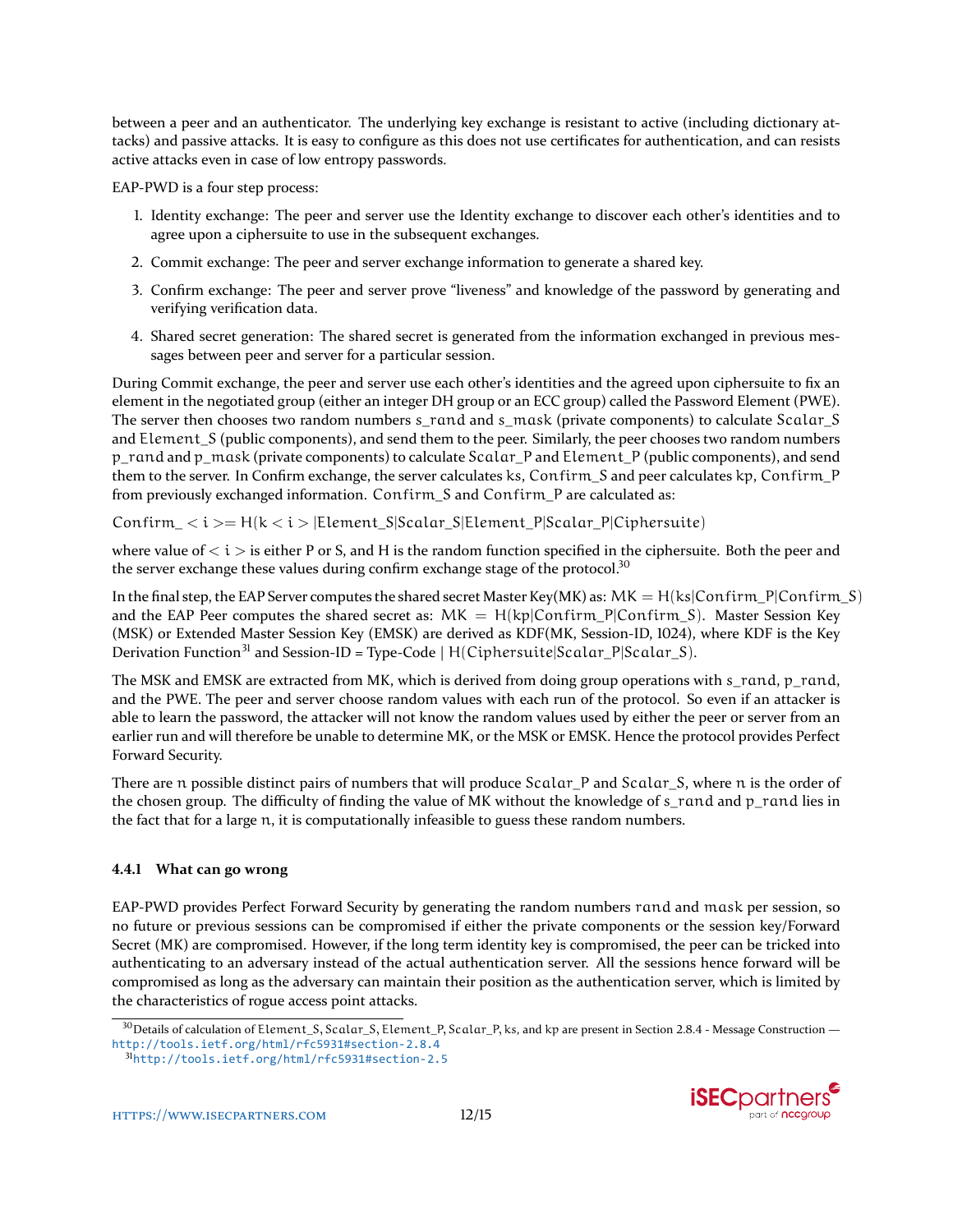The strength of the shared secret, MK, depends on the effort needed to solve the discrete logarithm problem in the chosen group. Choosing a weak group will decrease the computational complexity and can be broken with relatively less effort. RFC 5931<sup>32</sup> recommends using DH Group 19 (256 bit ECC curve) for this implementation. For example, to configure EAP-PWD in a radius server, one can set the pwd\_group=19 in the server configuration file.

The security of EAP-PWD relies upon both the peer and server, producing quality secret random numbers. A poor random number chosen by either side in a single exchange can compromise the shared secret from that exchange and open up the possibility of dictionary attack.

## **4.4.2** Real life application

EAP-PWD is supported on Android beginning with 4.0 (Ice Cream Sandwich) and is supported by the FreeRA-DIUS and Radiator RADIUS servers.<sup>33</sup> hostapd and wpa\_supplicant also support EAP-PWD. It also has plug-in that provides EAP-PWD support for the Windows supplicant.

## **4.5 INTERNET PROTOCOL SECURITY (IPSEC)**

Internet Protocol Security (IPSec) is a set of protocols to provide IP security at the network layer. IPSec supports network-level data integrity, data confidentiality, data origin authentication, and replay protection. IPSec is integrated at the Internet layer (layer 3), so it provides security for almost all protocols in the TCP/IP suite, and because IPSec is applied transparently to applications, there is no need to configure separate security for each application that uses TCP/IP.

In order to setup an IPSec connection (Tunnel Mode<sup>34</sup>), there is a need to exchange tunnel parameters securely. The Internet Key Exchange<sup>35</sup> (IKE) is responsible for letting two IPSec devices negotiate tunnel parameters (Phase 1). A Certificate Authority (CA) can create a digital certificate for each device. The certificate has identifying information about the IPSec device and their public key. When a device requests an IPSec session with another device, the other device will send its certificate. Then the two devices will use asymmetric encryption to transfer the tunnel parameters to each other.

Now each device participating in the tunnel will create a public and private key for a DH key exchange, then send a copy of the public key to the peer (Phase 2). Each device will then generate a shared secret key using its private key and its peer's public key.<sup>36</sup> This shared secret key will be used for encrypting the communication.

The Phase 1 proposal creates the key (the SKEYID d key) from which all Phase 2 keys are derived. The SKEYID d key can generate Phase 2 keys with a minimum of CPU processing. Unfortunately, if an unauthorized party gains access to the SKEYID d key, all the encryption keys are compromised. However, if PFS is enabled at both the devices, whenever the Phase 2 keys are regenerated after the key lifetime, the new keys generated will not be derived from any of the specific keying material used to generate any preceding keys.

To provide PFS of both keys and all identities, two parties would perform the following:

• A Main Mode Exchange (Phase 1) to protect the identities of the Internet Security Association and Key Management Protocol (ISAKMP) peers. This establishes an ISAKMP Security Association (SA).<sup>37</sup>

In main mode, the initiator and recipient send three two-way exchanges to accomplish the following services:

<span id="page-12-2"></span>34[http://technet.microsoft.com/en-us/library/cc737154\(v=ws.10\).aspx](http://technet.microsoft.com/en-us/library/cc737154(v=ws.10).aspx)

 $37A$  security association (SA) is a unidirectional agreement between the participants regarding the methods and parameters to be used in securing a communication channel. Through the SA, an IPSec tunnel can provide privacy, content integrity, sender authentication and nonrepudiation (if using certificates).



<span id="page-12-0"></span><sup>&</sup>lt;sup>32</sup><http://tools.ietf.org/html/rfc5931#section-6.5>

<span id="page-12-1"></span><sup>&</sup>lt;sup>33</sup><http://www.open.com.au/pipermail/radiator-announce/2012-June/000018.html>

<span id="page-12-3"></span><sup>35</sup>[http://en.wikipedia.org/wiki/Internet\\_Key\\_Exchange](http://en.wikipedia.org/wiki/Internet_Key_Exchange)

<span id="page-12-5"></span><span id="page-12-4"></span><sup>&</sup>lt;sup>36</sup> For more information on DH key exchange refer:subsection 3.1 — Diffie-Hellman key exchange protocol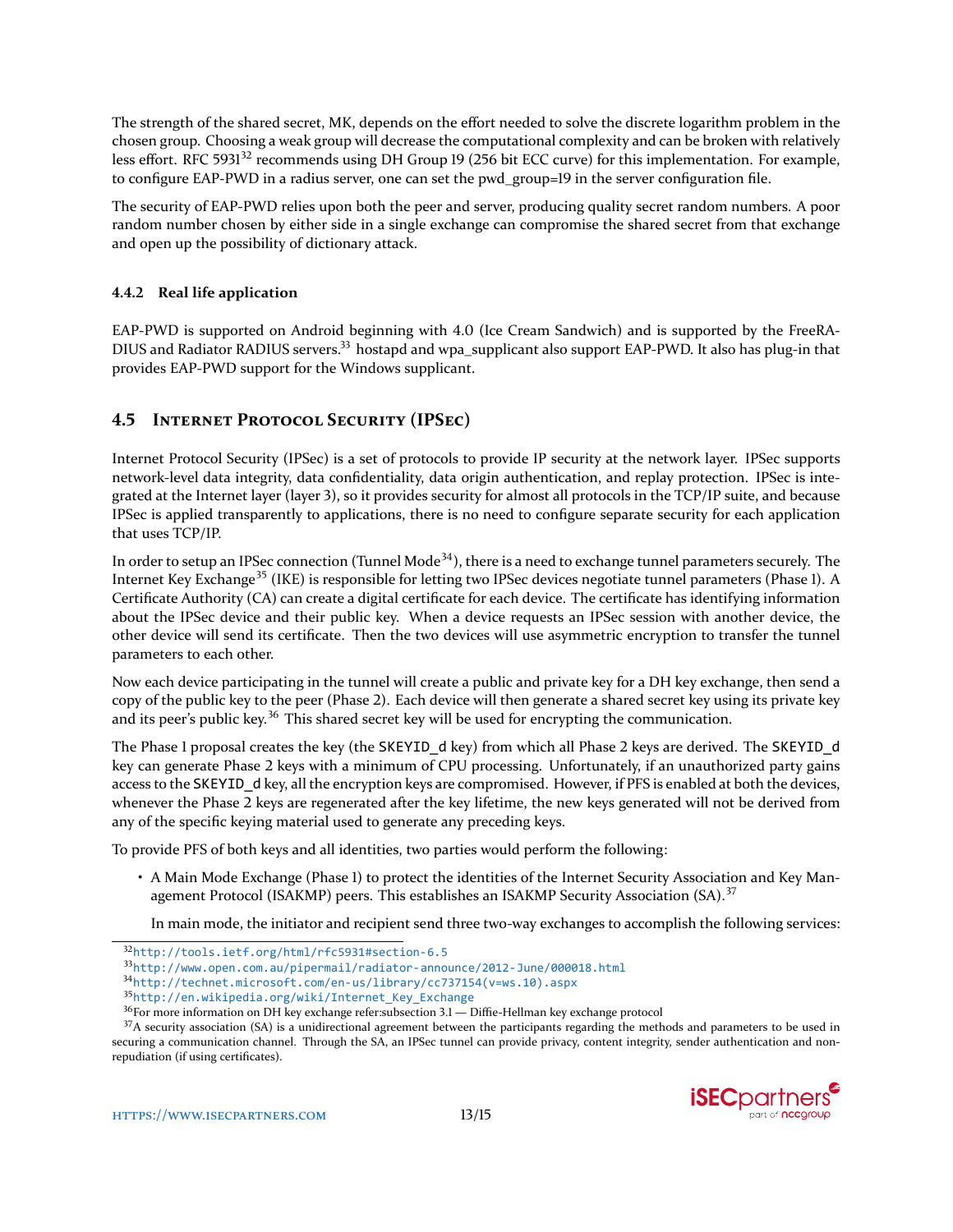- **–** Propose and accept the encryption and authentication algorithms.
- **–** Execute a Diffie-Hellman exchange, and the initiator and recipient each provide a pseudo-random number.
- **–** Send and verify their identities.
- A Quick Mode Exchange (Phase 2) to negotiate other security protocol protection. This establishes a SA on each end for this protocol.
- Delete the ISAKMP SA and its associated state.

An IPSec policy defines a combination of security parameters (IPSec proposals) used during IPSec negotiation. It defines PFS and the proposals required for the connection. During the IPSec negotiation, IPSec looks for a proposal that is the same on both peers. The peer that initiates the negotiation sends all its policies to the remote peer, and the remote peer tries to find a match.

A match is made when both policies from the two peers have a proposal that contains the same configured attributes. If the lifetimes are not identical, the shorter lifetime between the two policies (from the host and peer) is used.

We will look into Virtual Private Network (VPN) — an implementation of IPSec and see how PFS works.

### **4.5.1 Virtual Private Network (VPN)**

A Virtual Private Network (VPN) connection is the extension of a private network that includes links across shared or public networks, such as the Internet. A VPN is created by establishing a virtual point-to-point connection through the use of dedicated connections, virtual tunneling protocols, or traffic encryption. VPN connections (VPNs) enable organizations to send data between two computers across the Internet in a manner that emulates the properties of a point-to-point private link.

Both sides of the VPN must be able to support PFS in order for PFS to work. When PFS is turned on, for every negotiation of a new Phase 2 SA, the two gateways must generate a new set of Phase 1 keys. This is an extra layer of protection that PFS adds, which ensures if the Phase 2 SA's have expired, the keys used for new phase 2 SA's have not been generated from the current Phase 1 keying material. Of course if PFS is not turned on, then the current keying material already established at Phase 1 will be used again to generate Phase 2 SA's. To enable PFS on a device, configure the IPSec policy to support PFS.

```
[edit services ipsec-vpn ipsec policy policy-name]
perfect-forward-secrecy {
.<br>keys (group1 | group2 | group5 | group14 | group19 | group20 | group24);
}
```
Listing 4: Example configuration for IPSec Policies to enable PFS in Junos

The groups specify the size of the Diffie-Hellman prime modulus that the IKE will use. The key can be one of the following when performing the new Diffie-Hellman exchange:

- groupl: 768-bit, group2: 1024-bit, group5: 1536-bit, group14: 2048-bit,
- group19: 256-bit(ECDH), group20: 384-bit(ECDH), group24: 2048-bit(DH/DSA)

At time of writing, the minimum acceptable security level would be group14, and in some lower-security contexts, group 5.